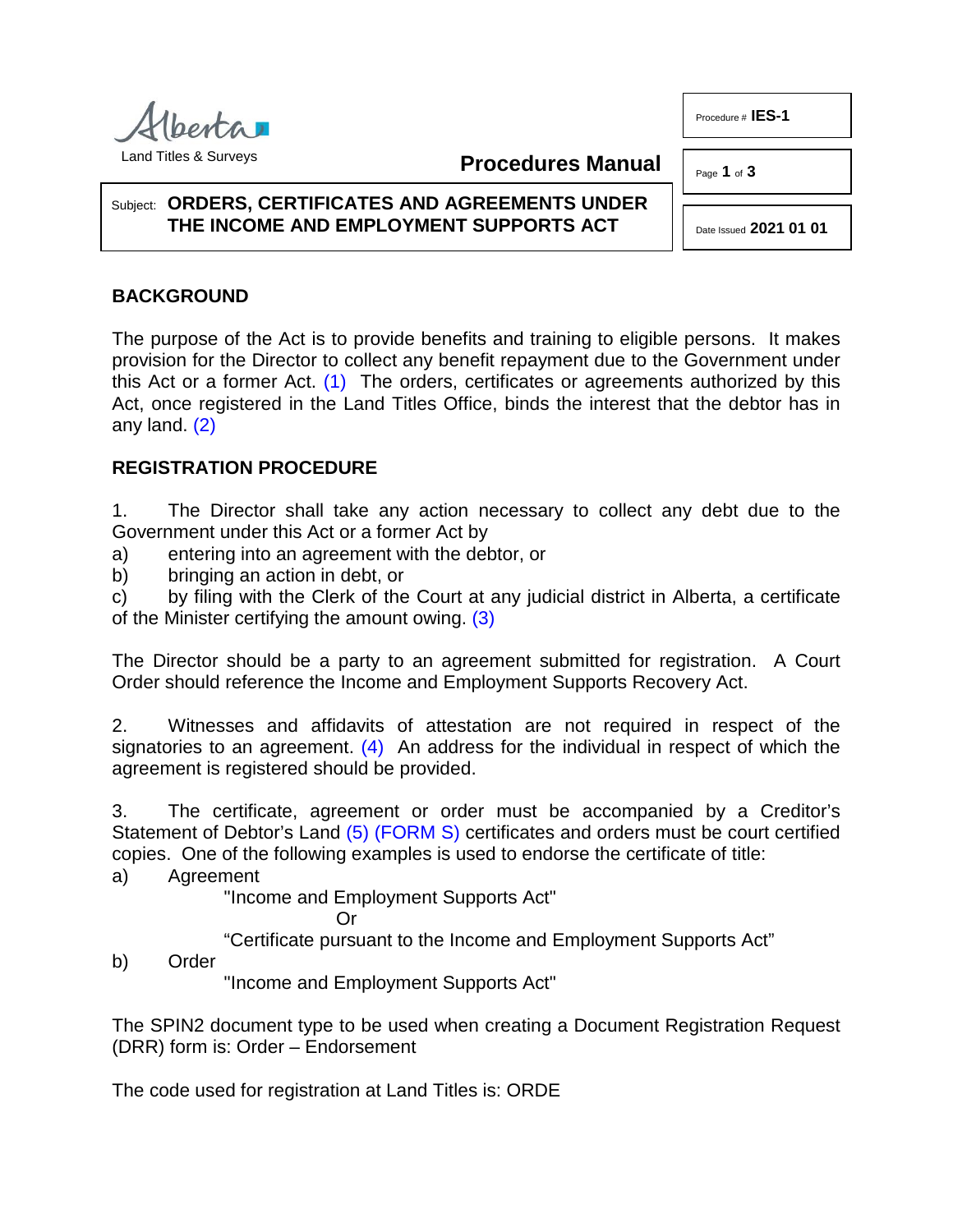4. **Cancellation of an Order, Certificate or Agreement** – The registration or an order, certificate or agreement shall be cancelled when a notice issued by the Director is submitted for registration stating:

a) that the person is not required to make further payment under the order, certificate or agreement,

b) in the case of an order or certificate, that the order or certificate has terminated or has been revoked by an order of the Court of Queen's Bench, or

<span id="page-1-0"></span>c) in the case of an agreement, that the agreement has terminated or has been discharged. [\(6\)](#page-2-5)

<span id="page-1-1"></span>A Court Order can also be used to cancel the registration of an order, certificate or agreement. [\(7\)](#page-2-6)

The SPIN2 document type to be used when creating a Document Registration Request (DRR) form is: Discharge by Order

The code used for registration at Land Titles is: DISO

<span id="page-1-2"></span>5. The Director may file a caveat in respect of assistance provided for certain payments. [\(8\)](#page-2-7) The caveat creates a charge on the land. See [CAV-5](http://www.servicealberta.ca/pdf/ltmanual/CAV-5.pdf) for the registration procedure.

6. **Maintenance Enforcement** – If an agreement or order is accompanied by a Notice of Filing from the Director or Maintenance Enforcement, (see procedure under [MAI-1,](http://www.servicealberta.ca/pdf/ltmanual/MAI-1.pdf) [FORM A\)](http://www.servicealberta.ca/pdf/ltmanual/MAI-1-FORMA.pdf). A Notice may also be submitted by the Director of Maintenance Enforcement in respect of a previously registered agreement or order.

The SPIN2 document type to be used when creating a Document Registration Request (DRR) form is: Notice of Maintenance

The code used for registration at Land Titles is: NOTM

7. **Postponement** – An agreement, certificate or order can be postponed by the Director.

8. No fee is charged for documents submitted for registration by the Director of Income and Employment Support.